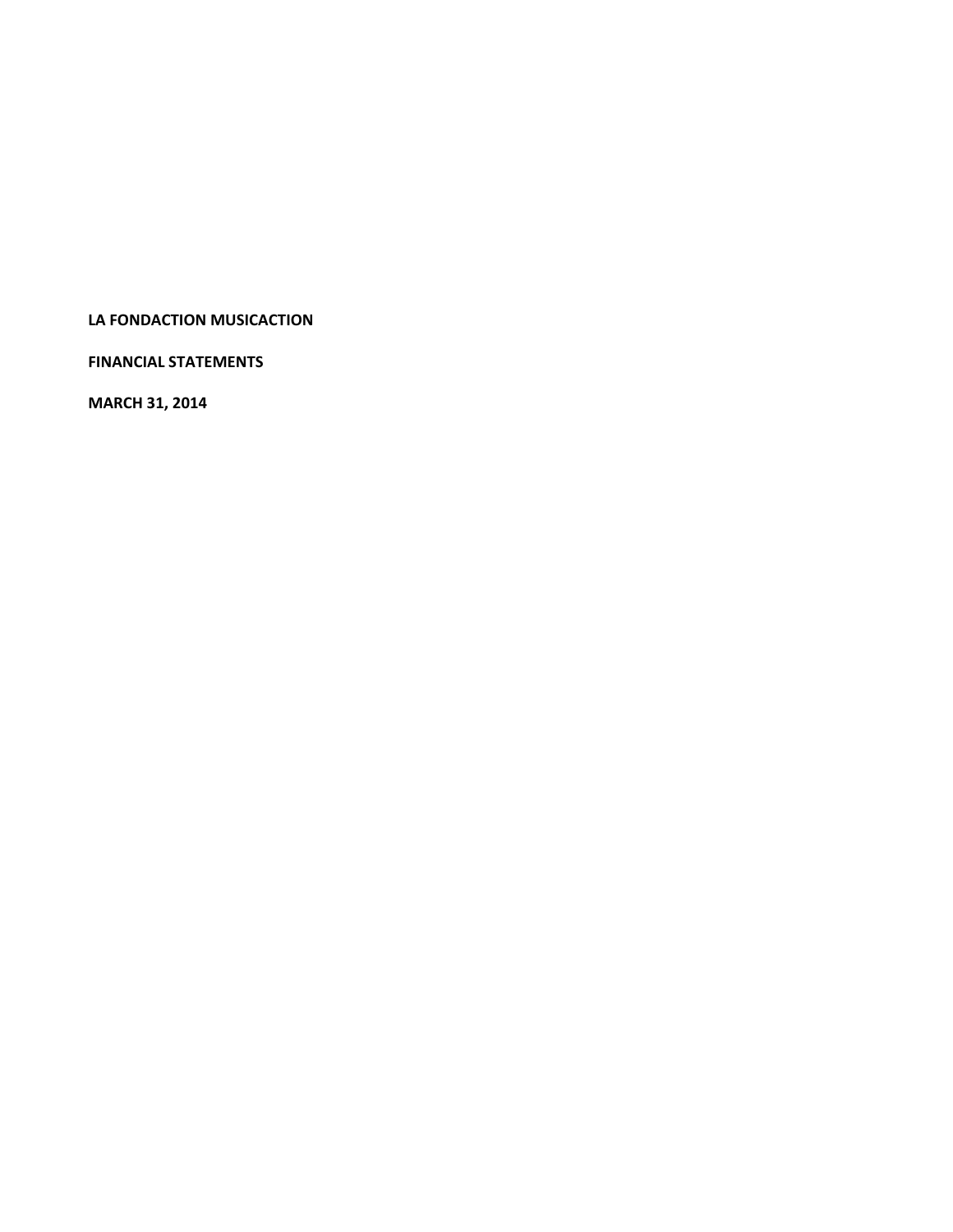# **FINANCIAL STATEMENTS**

# **MARCH 31, 2014**

# **SUMMARY**

|                                     | Page     |
|-------------------------------------|----------|
| <b>INDEPENDENT AUDITOR'S REPORT</b> | 2        |
| STATEMENT OF EARNINGS               | 3        |
| STATEMENT OF CHANGES IN NET ASSETS  | 4        |
| <b>BALANCE SHEET</b>                | 5        |
| STATEMENT OF CASH FLOWS             | 6        |
| NOTES TO THE FINANCIAL STATEMENTS   | $7 - 12$ |
| COMPLEMENTARY FINANCIAL INFORMATION | 13       |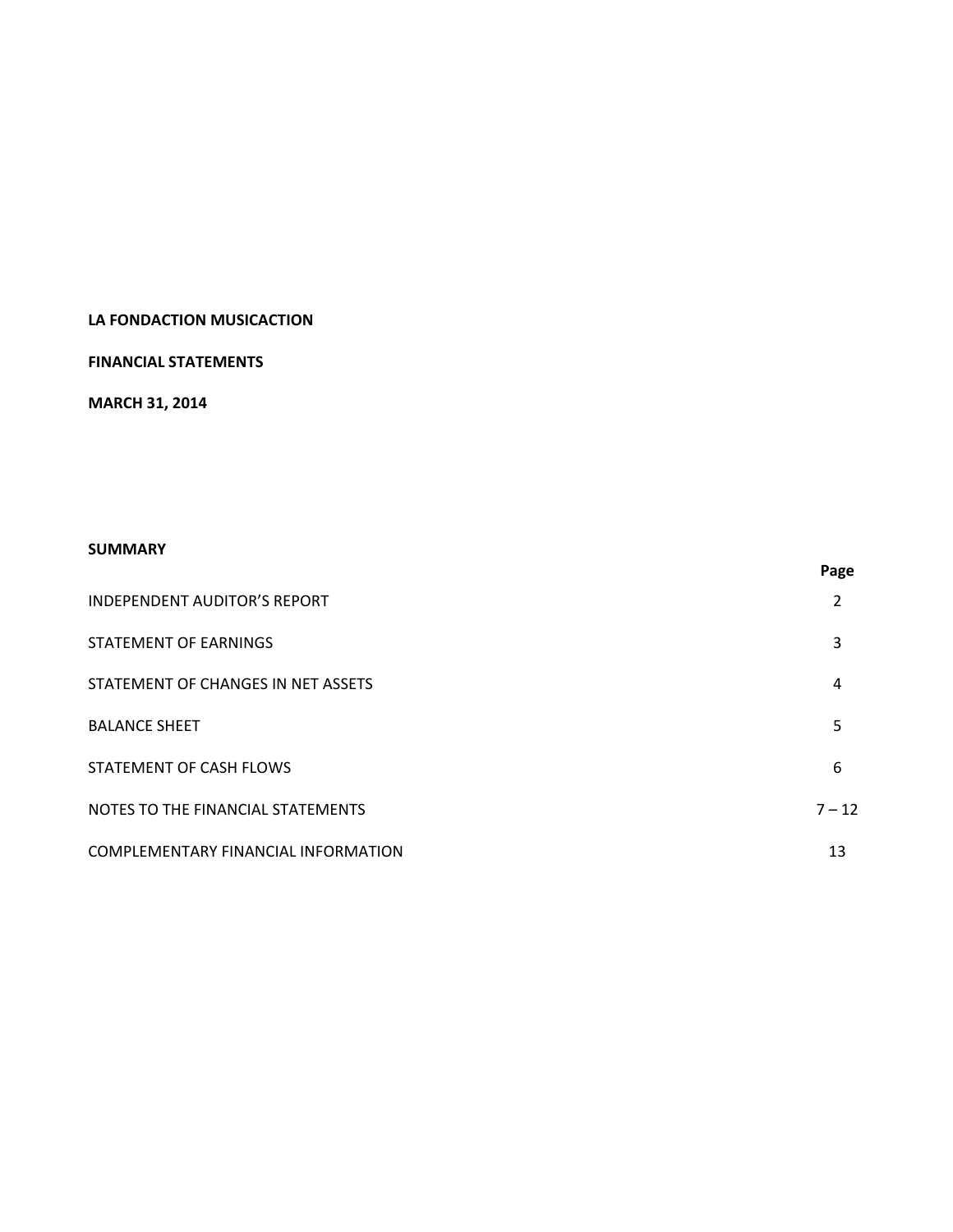#### **INDEPENDENT AUDITOR'S REPORT**

# **To the Directors of La Fondation MUSICACTION**

We have audited the accompanying financial statements of **La Fondation MUSICACTION**, which comprise the balance sheet as at March 31, 2014, and the statements of earnings, changes in net assets and cash flows for the year then ended, and a summary of significant accounting policies and other explanatory information.

#### **Management's responsibility for the financial statements**

Management is responsible for the preparation and fair presentation of these financial statements in accordance with Canadian accounting standards for not‐for‐profit organizations, and for such internal control as management determines is necessary to enable the preparation of financial statements that are free from material misstatement, whether due to fraud or error.

#### **Auditor's responsibility**

Our responsibility is to express an opinion on these financial statements based on our audit. We conducted our audit in accordance with Canadian generally accepted auditing standards. Those standards require that we comply with ethical requirements and plan and perform the audit to obtain reasonable assurance about whether the financial statements are free from material misstatement.

An audit involves performing procedures to obtain audit evidence about the amounts and disclosures in the financial statements. The procedures selected depend on the auditor's judgment, including the assessment of the risks of material misstatement of the financial statements, whether due to fraud or error. In making those risk assessments, the auditor considers internal control relevant to the entity's preparation and fair presentation of the financial statements in order to design audit procedures that are appropriate in the circumstances, but not for the purpose of expressing an opinion on the effectiveness of the entity's internal control. An audit also includes evaluating the appropriateness of accounting policies used and the reasonableness of accounting estimates made by management, as well as evaluating the overall presentation of the financial statements.

We believe that the audit evidence we have obtained is sufficient and appropriate to provide a basis for our audit opinion.

#### **Opinion**

In our opinion, the financial statements present fairly, in all material respects, the financial position of **La Fondation MUSICACTION** as at March 31, 2014 and the results of its operations and its cash flows for the year then ended in accordance with Canadian accounting standards for not‐for‐profit organizations.

Beautien Carrier Ise

Aniou. June 16,2014

<sup>&</sup>lt;sup>1</sup> Monique Beaulieu, CPA auditor, CGA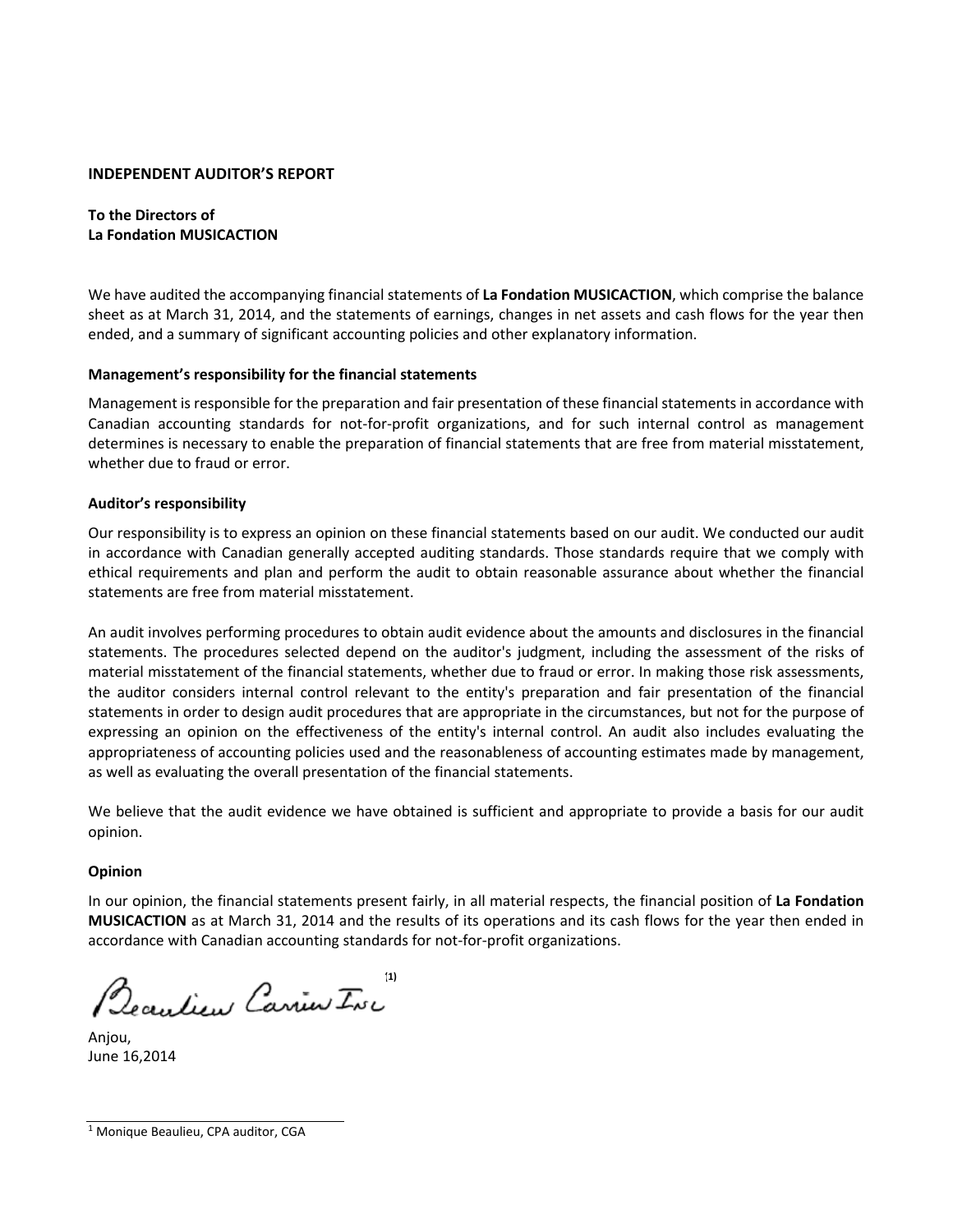# **STATEMENT OF EARNINGS**

# **FOR THE YEAR ENDED MARCH 31, 2014 3**

|                                                    | 2014             | 2013             |
|----------------------------------------------------|------------------|------------------|
| <b>REVENUE</b>                                     |                  |                  |
| <b>CONTRIBUTIONS</b>                               |                  |                  |
| <b>CANADA MUSIC FUND</b>                           |                  |                  |
| <b>New Musical Works</b>                           | \$<br>4,178,790  | \$<br>4,178,790  |
| <b>Collective Initiatives</b>                      | 447,243          | 447,243          |
| Collective Initiatives - Music Showcase            | 690,000          | 589,869          |
| International market development                   | 200,000          | 200,000          |
| Digital market development                         | 362,500          | 362,500          |
| Contributions from commercial radio broadcasters   |                  |                  |
| Licence renewals                                   | 583,491          | 740,657          |
| First Licence term                                 | 356,737          | 421,642          |
| Transfer of ownership                              | 809,956          | 829,758          |
| Contributions from satellite radio broadcasters    |                  |                  |
| Licence renewal                                    | 770,740          | 562,490          |
| Interest                                           | 123,234          | 124,800          |
|                                                    |                  |                  |
|                                                    | 8,522,691        | 8,457,749        |
| <b>OPERATING EXPENSES</b>                          |                  |                  |
| Financial contributions (Schedule 1)               | 7,628,875        | 7,979,022        |
| Administrative and financing expenses (Schedule 2) | 952,115          | 927,304          |
|                                                    | 8,580,990        | 8,906,326        |
|                                                    |                  |                  |
| DEFICIENCY OF REVENUE OVER EXPENSES BEFORE         |                  |                  |
| <b>AMORTIZATION</b>                                | (58, 299)        | (448,577)        |
| Amortization of capital assets                     | 36,992           | 34,685           |
| Amortization of intangible assets                  | 35,270           | 35,271           |
|                                                    |                  |                  |
|                                                    | 72,262           | 69,956           |
| DEFICIENCY OF REVENUE OVER EXPENSES                | \$<br>(130, 561) | \$<br>(518, 533) |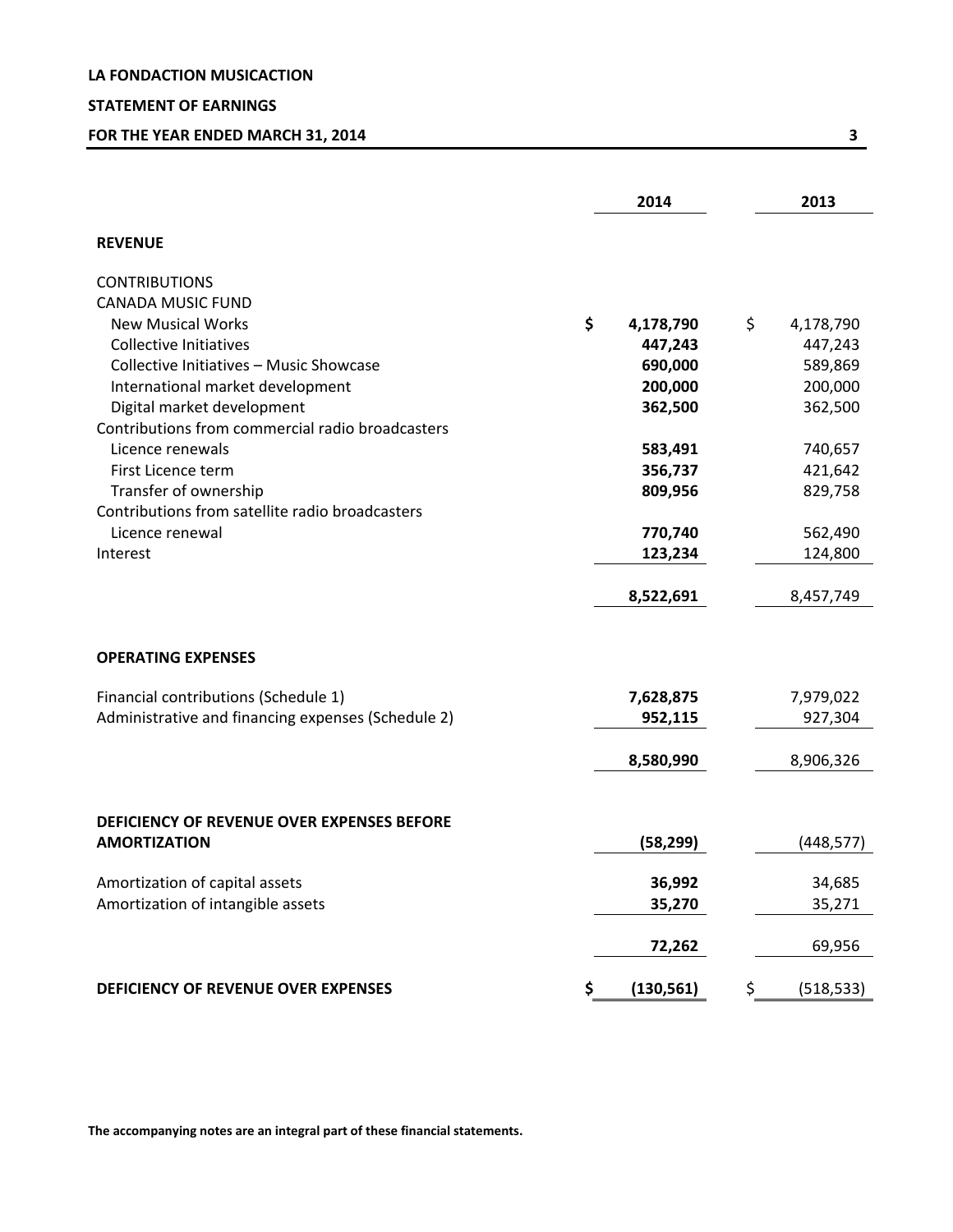# **STATEMENT OF CHANGES IN NET ASSETS**

**FOR THE YEAR ENDED MARCH 31, 2014 4**

|                                                  | 2014            |          | 2013       |
|--------------------------------------------------|-----------------|----------|------------|
| <b>UNRESTRICTED NET ASSETS</b>                   |                 |          |            |
| <b>BALANCE - BEGINNING OF YEAR</b>               | \$<br>2,848,750 | \$       | 3,827,237  |
| DEFICIENCY OF REVENUE OVER EXPENSES              | (130, 561)      |          | (518, 533) |
| Internal restrictions                            | (559, 438)      |          | (459, 954) |
| <b>BALANCE - END OF YEAR</b>                     | \$<br>2,158,751 | \$       | 2,848,750  |
| <b>INTERNALLY RESTRICTED NET ASSETS (note 5)</b> |                 |          |            |
| <b>BALANCE - BEGINNING OF YEAR</b>               | \$<br>4,323,582 | $\sharp$ | 3,863,628  |
| Internal restrictions                            | 559,438         |          | 459,954    |
| <b>BALANCE - END OF YEAR</b>                     | \$<br>4,883,020 | \$.      | 4,323,582  |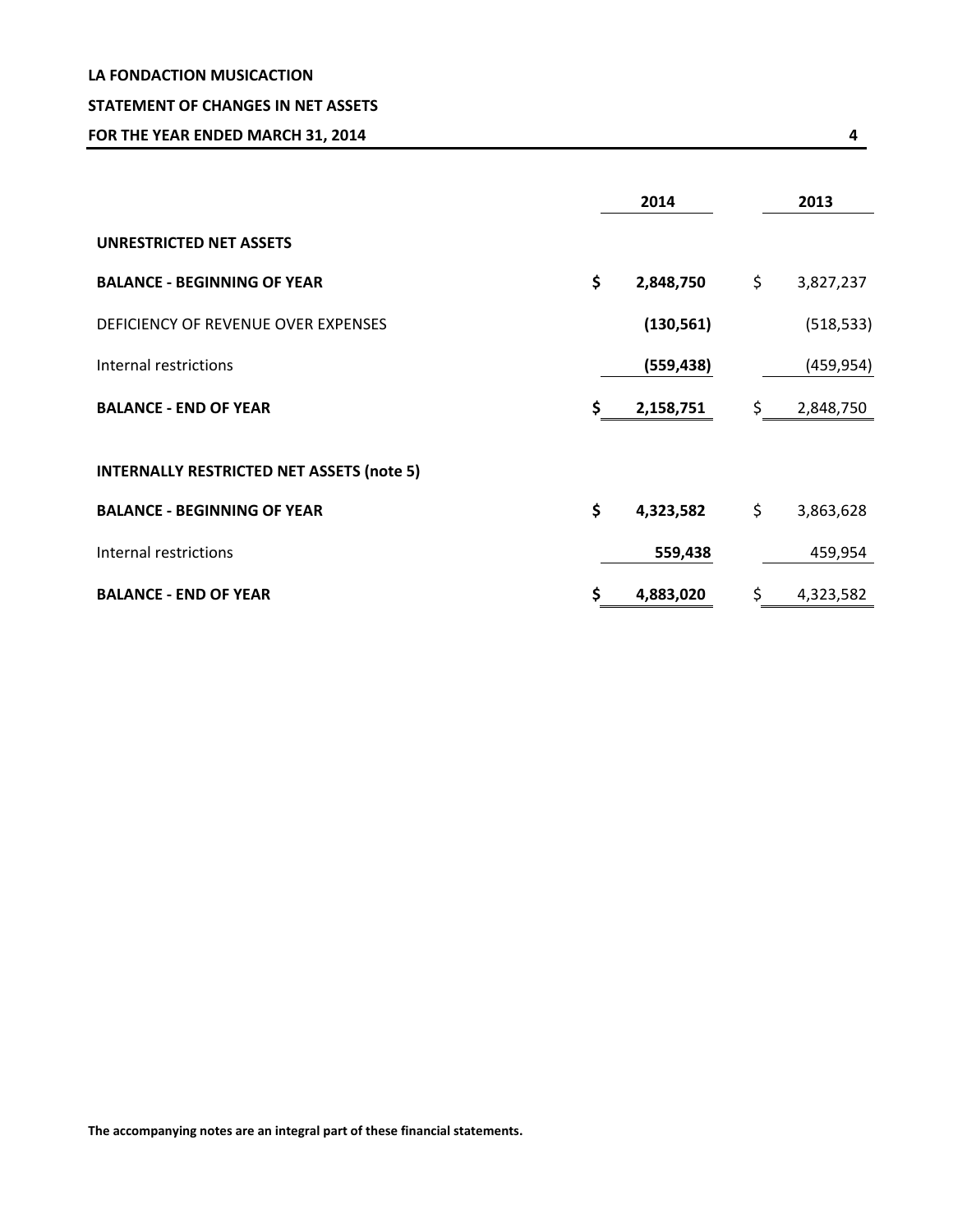## **BALANCE SHEET**

#### **AS AT MARCH 31, 2014 5**

|                                                                                                                            | 2014                                          | 2013                                            |
|----------------------------------------------------------------------------------------------------------------------------|-----------------------------------------------|-------------------------------------------------|
| <b>ASSET</b><br><b>CURRENT ASSETS</b>                                                                                      |                                               |                                                 |
| Cash<br>Term deposit, interest rate at 1.29%, maturing in August, 2014<br>Accounts receivable (note 6)<br>Prepaid expenses | \$<br>249,797<br>300,000<br>574,810<br>12,219 | \$<br>119,600<br>6,000,000<br>572,166<br>16,962 |
|                                                                                                                            | 1,136,826                                     | 6,708,728                                       |
| TERM DEPOSITS, INTEREST RATE RANGING FROM 1.60% TO 1.90%,<br>MATURING BETWEEN AUGUST, 2015 AND JULY, 2016                  | 5,500,000                                     |                                                 |
| <b>CAPITAL ASSETS (note 7)</b>                                                                                             | 501,050                                       | 514,854                                         |
| <b>INTANGIBLE ASSETS (note 8)</b>                                                                                          | 7,203                                         | 42,473                                          |
|                                                                                                                            | \$<br>7,145,079                               | \$<br>7,266,055                                 |
| <b>LIABILITIES</b><br><b>CURRENT LIABILITIES</b>                                                                           |                                               |                                                 |
| Accounts payable and accrued liabilities (note 9)                                                                          | \$<br>103,308                                 | \$<br>93,723                                    |
| <b>NET ASSETS</b>                                                                                                          |                                               |                                                 |
| Unrestricted net assets<br>Internally restricted net assets (note 5)                                                       | 2,158,751<br>4,883,020                        | 2,848,750<br>4,323,582                          |
|                                                                                                                            | 7,041,771                                     | 7,172,332                                       |
|                                                                                                                            | \$<br>7,145,079                               | \$<br>7,266,055                                 |

## **APPROVED ON BEHALF OF THE BOARD**

Chairman Treasurer

**Pierre Rodrigue Constanting Constanting Constanting Constanting Constanting Constanting Constanting Constanting Constanting Constanting Constanting Constanting Constanting Constanting Constanting Constanting Constanting**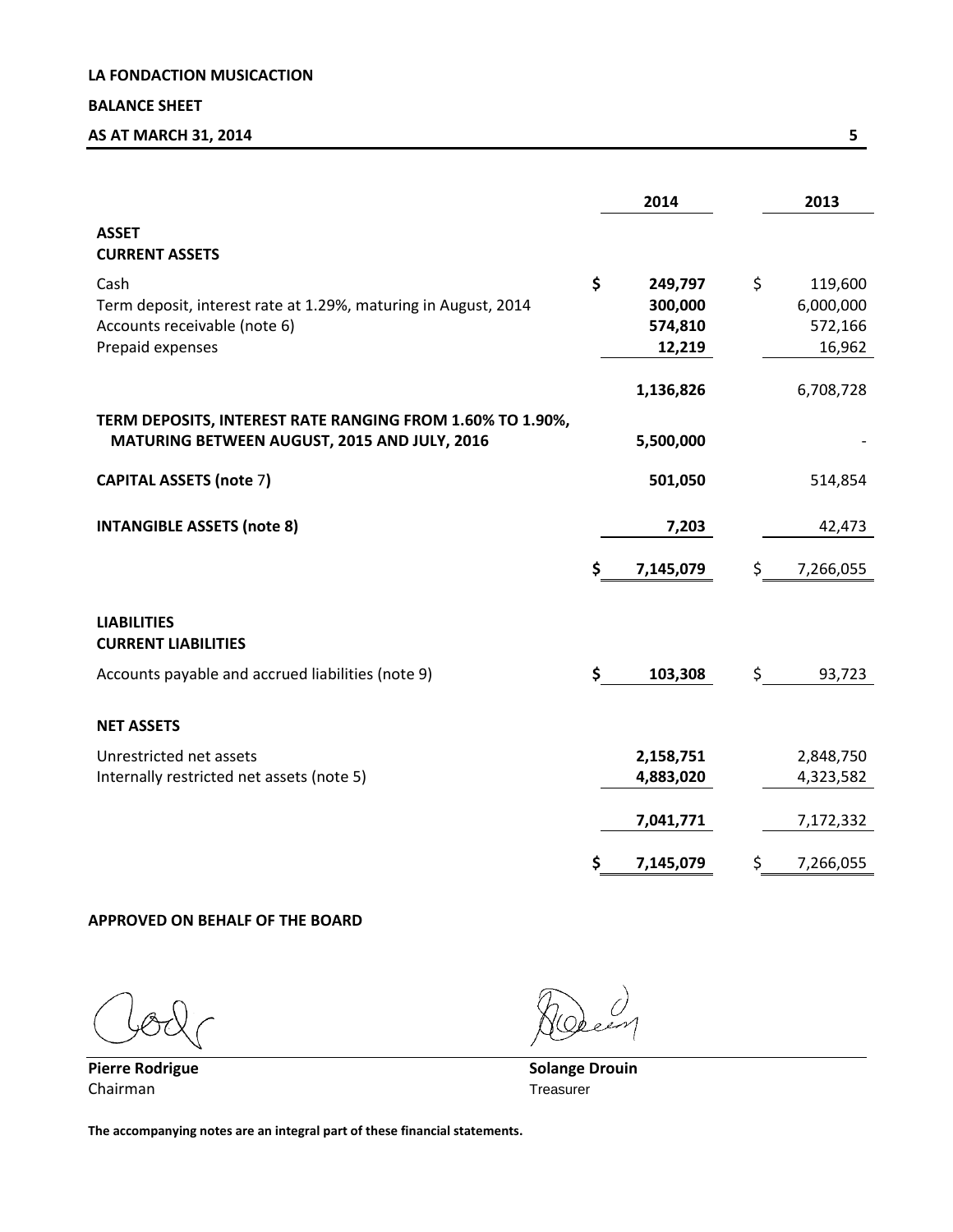# **STATEMENT OF CASH FLOWS**

**FOR THE YEARS ENDED MARCH 31, 2014 6**

|                                                                                                     | 2014                         | 2013                         |
|-----------------------------------------------------------------------------------------------------|------------------------------|------------------------------|
| <b>OPERATING ACTIVITIES</b>                                                                         |                              |                              |
| Contributions received from the CANADA MUSIC FUND<br>Contributions received from radio broadcasters | \$<br>5,873,701<br>2,520,924 | \$<br>6,360,694<br>2,554,547 |
| Administration fees received from FONDS RADIOSTAR                                                   | 35,000                       | 35,000                       |
| Interest received                                                                                   | 125,409                      | 122,745                      |
| Sales taxes (paid) received                                                                         | 13                           | (4,054)                      |
|                                                                                                     | 8,555,047                    | 9,068,932                    |
| Financial contributions paid                                                                        | (7,628,875)                  | (7,979,022)                  |
| Purchase of goods and services paid                                                                 | (172, 183)                   | (174, 044)                   |
| Employee compensation paid                                                                          | (800, 602)                   | (794, 433)                   |
|                                                                                                     | (8,601,660)                  | (8,947,499)                  |
|                                                                                                     | (46, 613)                    | 121,433                      |
| <b>INVESTING ACTIVITIES</b>                                                                         |                              |                              |
| Purchase of capital assets                                                                          | (23, 190)                    | (5, 462)                     |
| Purchase of intangible assets                                                                       |                              | (10, 643)                    |
| Term deposits                                                                                       | 200,000                      | (1,000,000)                  |
|                                                                                                     | 176,810                      | (1,016,105)                  |
| <b>INCREASE (DECREASE) IN CASH AND CASH EQUIVALENTS</b>                                             | 130,197                      | (894, 672)                   |
| CASH AND CASH EQUIVALENTS - BEGINNING OF YEAR                                                       | 119,600                      | 1,014,272                    |
| <b>CASH AND CASH EQUIVALENTS - END OF YEAR (note 10)</b>                                            | \$<br>249,797                | \$<br>119,600                |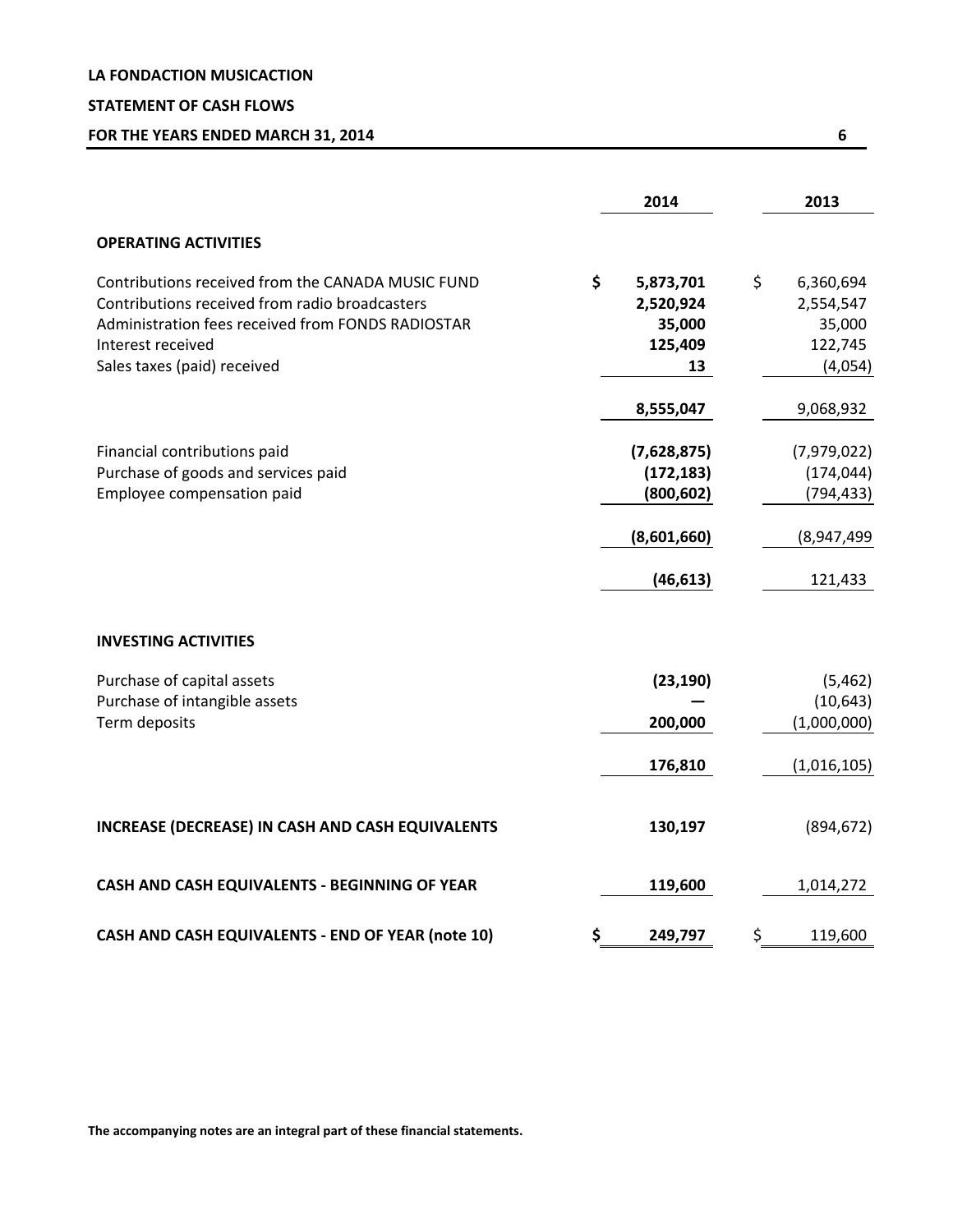# **LA FONDACTION MUSICACTION NOTES TO THE FINANCIAL STATEMENTS FOR THE YEAR ENDED MARCH 31, 2014 7**

# **1. STATUTES AND PURPOSE OF THE ORGANIZATION**

La Fondation MUSICACTION was incorporated on September 9, 1985, as a non-profit organization without share capital, pursuant to Part II of the Canada Business Corporations Act. In December 2013, La Fondation MUSICACTION extended these statutes under section 211 of the *Canada Not‐for‐profit Corporations Act*.

La Fondation MUSICACTION is a non‐profit organization whose objective is to assist in the promotion, managing, production, and marketing of sound recordings and video‐clips in Canada or in foreign markets. To this end, La Fondation MUSICACTION offers financial contribution programs that are available to artists, record company producers, publishers, managers, and distributors, and to Canadian authors and composers, as well as to associations.

Pursuant to the *Income Tax Act* (Canada) and the *Taxation Act* (Quebec), La Fondation MUSICACTION is classified as a non‐profit organization, and therefore, is not subject to income taxes.

# **2. FUNDING OF THE ORGANIZATION**

On April 19, 2010, two contribution agreements were signed between the Department of Canadian Heritage and La Fondation MUSICACTION for the administration of the Canada Music Fund and, more specifically, two programs entitled New Musical Works and Collective Initiatives. These agreements provide for the following annual contributions of \$4,178,790 for each of the years ended March 31, 2011 to 2015 and the following annual contributions for the Collective Initiatives program: \$1,599,612 for each of the years ended March 31, 2011 to 2013 and \$1,699,743 for each of the years ended March 31, 2014 to 2015. The cumulative contributions received during the year amounted to \$4,178,790 (\$4,178,790 in 2013) for the New Musical Works Program and \$1,699,743 (\$1,599,612 in 2013) for the Collective Initiatives program. Under these agreements, a maximum of 13.5% of the contributions may be allocated to administrative and communication expenses, audit fees and assessment expenses incurred by La Fondation MUSICACTION.

# **3. SIGNIFICANT ACCOUNTING POLICIES**

The financial statements were presented in accordance with Canadian accounting standards for not‐for‐profit organizations and include the following significant accounting policies.

# **Revenue recognition**

La Fondation MUSICACTION uses the deferral method of accounting for contributions. Contributions originating from the Canada Music Fund are accounted for based on financial contributions granted, while contributions from radio broadcasters are accounted for using the cash basis of accounting, with the exception of products for which a firm commitment has been given.

Contributions from radio broadcasters are an express underlying condition for obtaining and renewing their broadcast licenses with the Canadian Radio‐television and Telecommunications Commission (CRTC).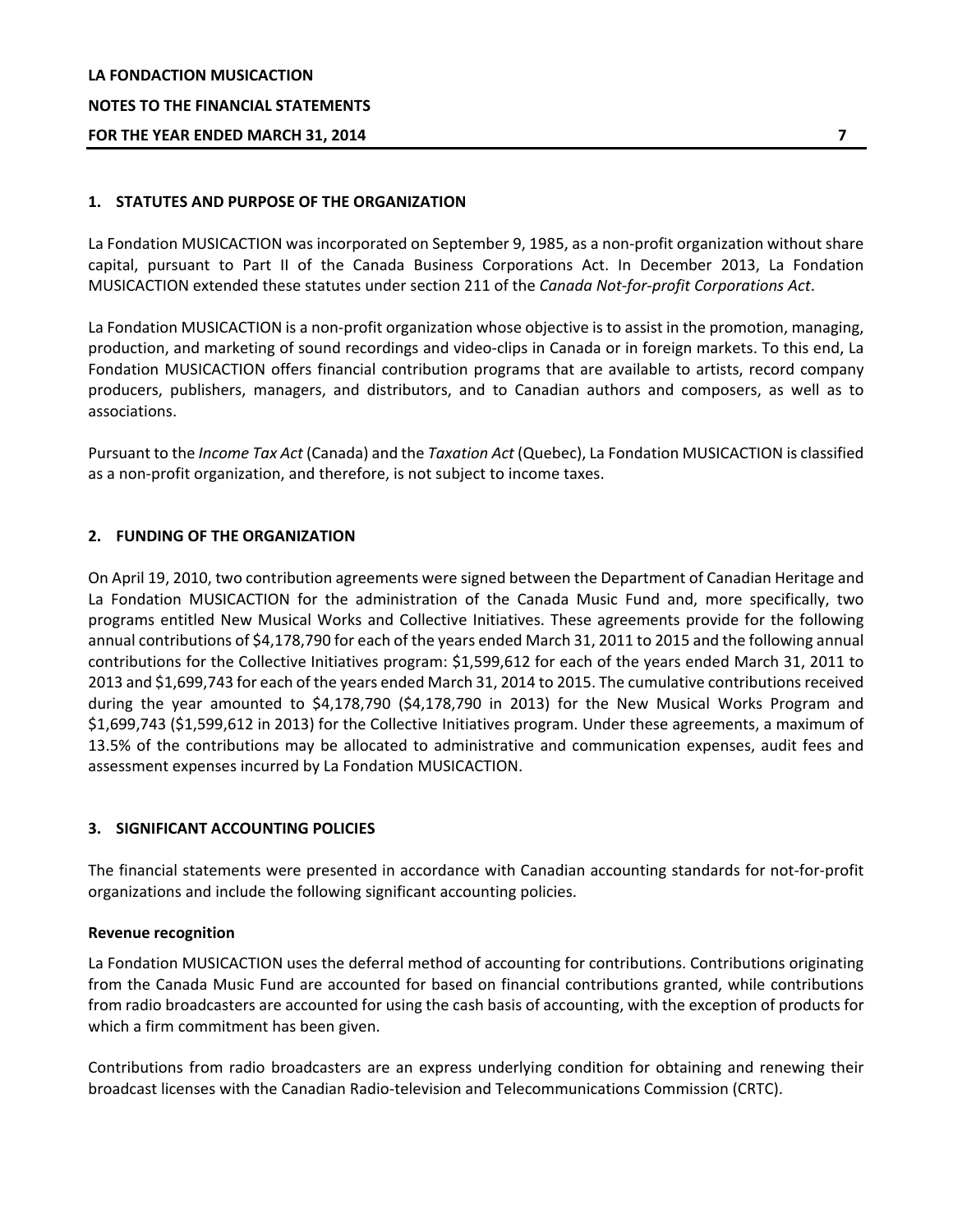#### **NOTES TO THE FINANCIAL STATEMENTS**

#### **FOR THE YEAR ENDED MARCH 31, 2014 8**

#### **3. SIGNIFICANT ACCOUNTING POLICIES (CONTINUED)**

#### **Revenue recognition (continued)**

In addition, in the case of transactions involving the acquisition of radio broadcasting companies, the CRTC specifically demands that the acquiring party make contributions to agencies that are dedicated to the development of Canadian talent. La Fondation MUSICACTION benefits from a portion of these contributions, which have been accounted for as transfers of ownership.

#### **Financial instruments**

#### *Measurement of financial instruments*

La Fondation MUSICACTION initially measures its financial assets and liabilities at fair value, except for certain related party transactions which are measured either at the carrying amount or the exchange amount. They are subsequently measured at amortized cost. Changes in fair value are recognized in the statement of earnings.

#### *Held‐to‐maturity investments*

Financial instruments classified as investments held until maturity are accounted for at amortized cost using the effective interest rate method. Interest income is included in the earnings statements throughout the anticipated duration of the investment.

#### **Financial contributions**

All of the programs offered by La Fondation MUSICACTION are in the form of financial contributions and are accounted for as expenses when they have been fully allocated.

#### **Capital assets**

Capital assets are recorded at original cost. Amortization is calculated using the straight‐line method based on the following periods:

| 25 years |
|----------|
| 7 years  |
| 4 years  |
| 10 years |
|          |

#### **Intangible assets**

Intangible assets are recorded at historical cost. Their amortization is calculated using the straight‐line method over a four‐year period.

#### **Contributed services**

Members of La Fondation MUSICACTION's Board of Directors attend Board meetings without compensation. The value of the time donated by these directors is not recorded in the financial statements, because it would be difficult to measure its fair value.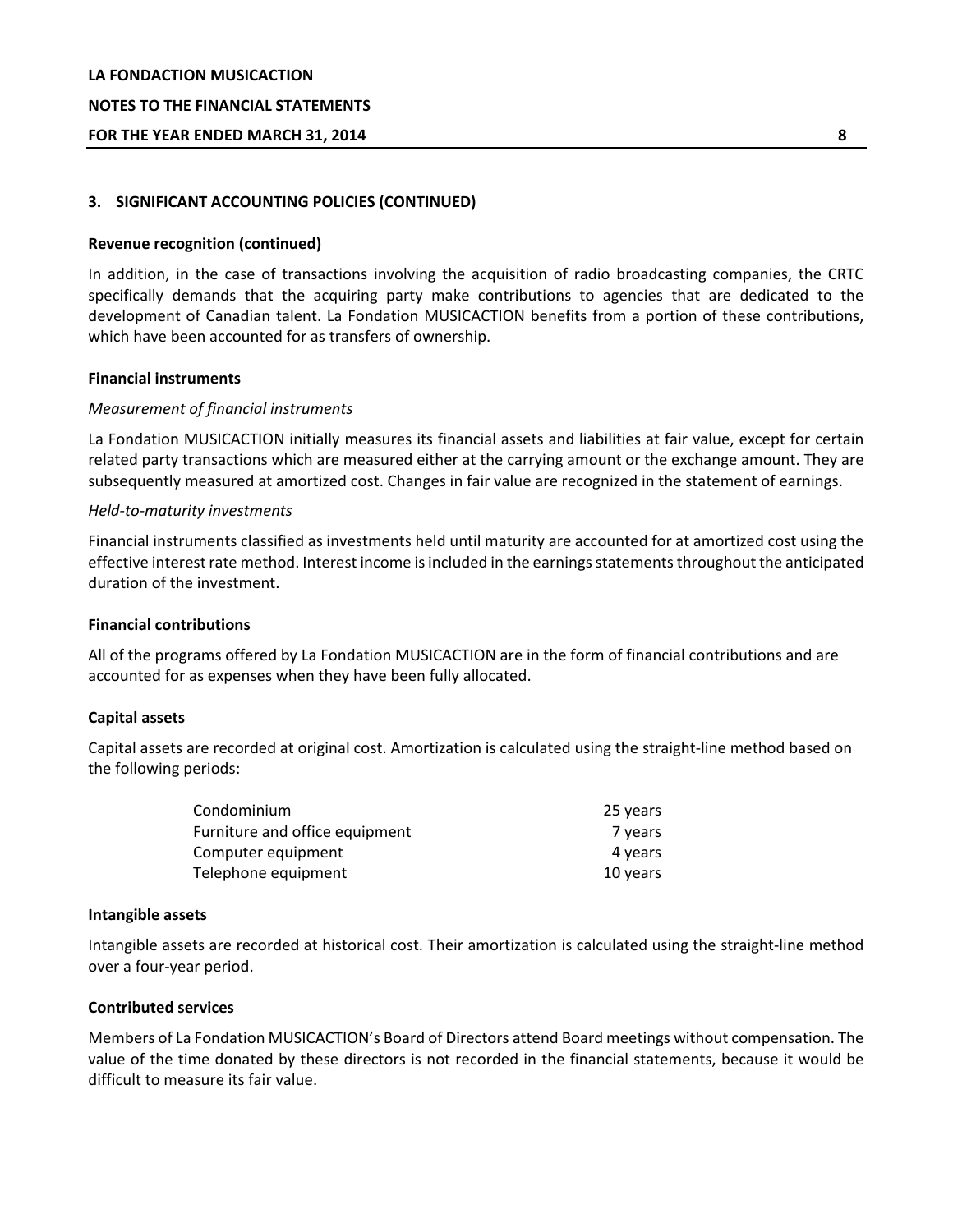#### **NOTES TO THE FINANCIAL STATEMENTS**

# **FOR THE YEAR ENDED MARCH 31, 2014 9**

## **3. SIGNIFICANT ACCOUNTING POLICIES (CONTINUED)**

#### **Cash and cash equivalents**

For cash flow purposes, La Fondation MUSICACTION chooses to present cash and term deposits for which the maturity date does not exceed three months from the date of acquisition.

# **4. CAPITAL DISCLOSURES**

With respect to its capital management, La Fondation MUSICACTION's objective is to preserve its ability to continue its operationsin order to continue to comply with its purpose as described in Note 1, taking into account its financial resources which allow it to meet its remaining commitments and to pay financial contributions to newly submitted projects.

Except for the fact that a maximum of 13.5% of the contributions may be allocated to administrative, communication, audit and assessment expenses, under externalrules, La Fondation MUSICACTION, is notsubject to capital requirements.

#### **5. INTERNALLY RESTRICTED NET ASSETS**

The Board of Directors allocated net assets in the amount of \$4,883,020 (\$4,323,582 in 2013) in order to cover the payment of commitments related to financial contributions for which La Fondation MUSICACTION was committed as at March 31, 2014, and to provide for administrative expenses related to monitoring and settling these commitments estimated at a maximum of 13.5%.

#### **6. ACCOUNTS RECEIVABLE**

|                                                 | 2014    | 2013    |
|-------------------------------------------------|---------|---------|
| Contributions - Department of Canadian Heritage | 506,706 | 501,874 |
| Accrued interest                                | 63,027  | 65,202  |
| Sales taxes                                     | 5,077   | 5,090   |
|                                                 |         |         |
|                                                 | 574,810 | 572,166 |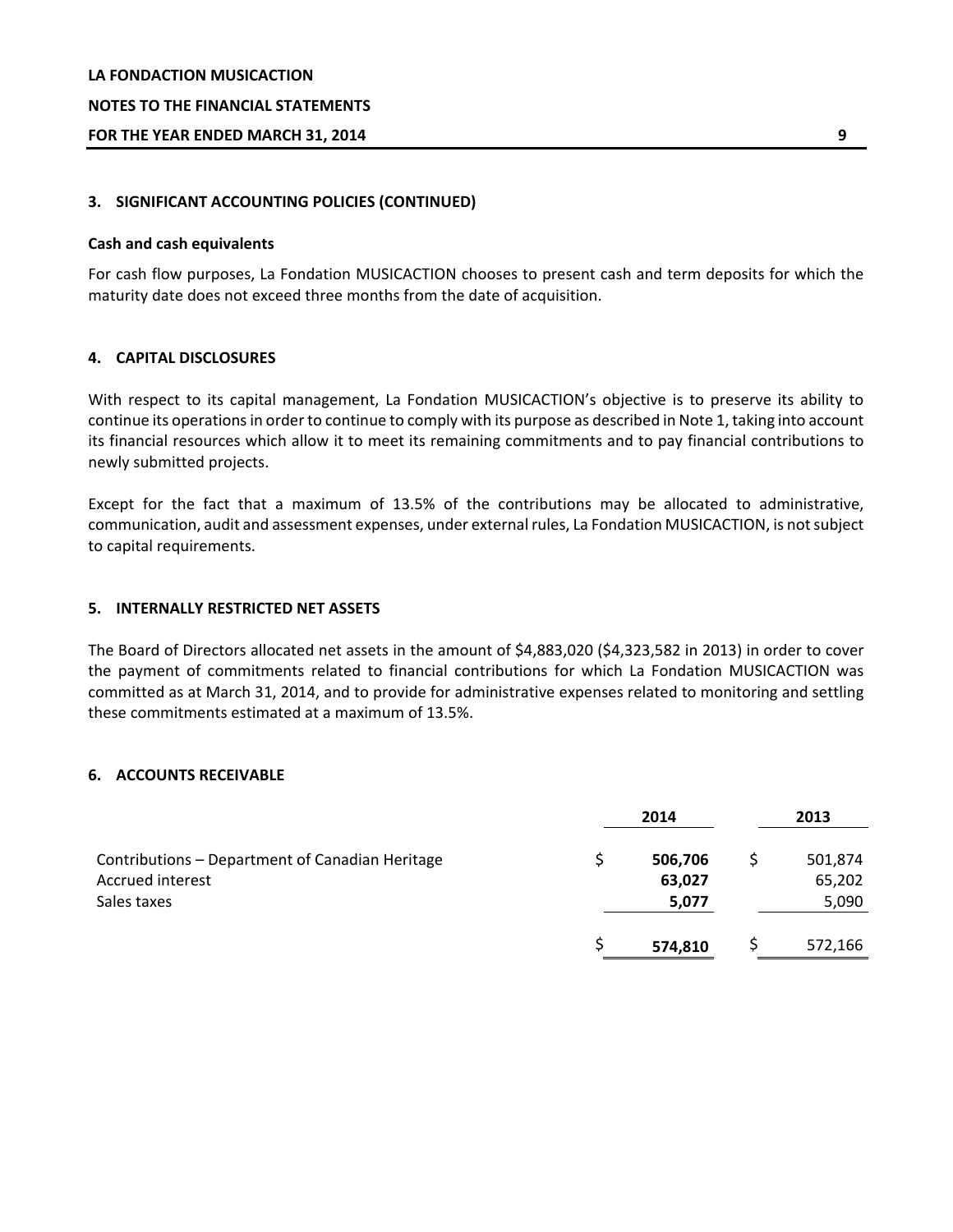# **NOTES TO THE FINANCIAL STATEMENTS**

# **FOR THE YEAR ENDED MARCH 31, 2014 10**

## **7. CAPITAL ASSETS**

|                                | Cost         |    | Accumulated<br>amortization |      | 2014<br><b>Net book</b><br>value | 2013<br>Net book<br>value |
|--------------------------------|--------------|----|-----------------------------|------|----------------------------------|---------------------------|
|                                |              |    |                             |      |                                  |                           |
| Land                           | \$<br>83,447 | \$ |                             | - \$ | 83.447                           | \$<br>83,447              |
| Condominium                    | 565,650      |    | 176,109                     |      | 389,541                          | 412,169                   |
| Furniture and office equipment | 140,056      |    | 125,274                     |      | 14,783                           | 3,144                     |
| Computer equipment             | 83,366       |    | 70,362                      |      | 13,004                           | 15,719                    |
| Telephone equipment            | 18,068       |    | 17,792                      |      | 275                              | 375                       |
|                                | 890,587      | Ś  | 389,537                     | \$   | 501,050                          | \$<br>514,854             |

# **8. INTANGIBLE ASSETS**

|                                       |                   |                             |          | 2014                     | 2013              |
|---------------------------------------|-------------------|-----------------------------|----------|--------------------------|-------------------|
|                                       | Cost              | Accumulated<br>amortization |          | <b>Net book</b><br>value | Net book<br>value |
| Online registration system<br>Website | 109,149<br>21,288 | 103,278<br>19,956           | S        | 5,872<br>1,331           | 35,819<br>6,654   |
|                                       | 130,437           | 123,234                     | <b>S</b> | 7,203                    | 42,473            |

# **9. ACCOUNTS PAYABLE AND ACCRUED LIABILITIES**

|                            |   | 2014    |  | 2013   |  |
|----------------------------|---|---------|--|--------|--|
| <b>Accrued salaries</b>    | S | 77,608  |  | 69,978 |  |
| Deductions at source       |   | 9,273   |  | 8,362  |  |
| <b>Accrued liabilities</b> |   | 1,844   |  | 800    |  |
| Deferred revenue           |   | 14,583  |  | 14,583 |  |
|                            |   | 103,308 |  | 93,723 |  |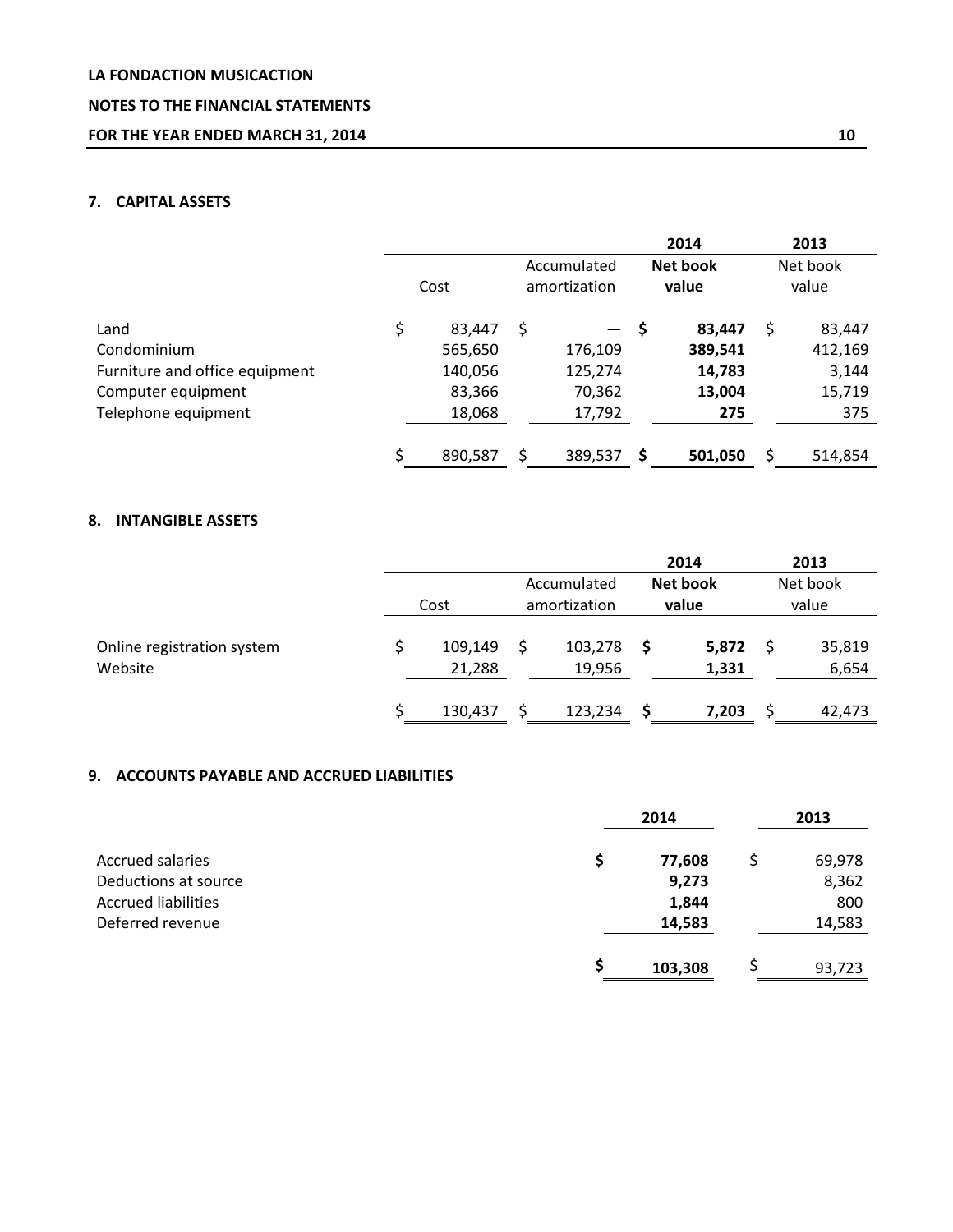#### **FOR THE YEAR ENDED MARCH 31, 2014 11**

## **10. CASH AND CASH EQUIVALENTS, END OF YEAR**

The cash and cash equivalents include the following:

|      |    | 2014    |             | 2013    |  |
|------|----|---------|-------------|---------|--|
| Cash | ς. | 249,797 | $\sim$<br>ັ | 119,600 |  |

#### **11. RELATED PARTY TRANSACTIONS**

During 2014, La Fondation MUSICACTION paid financial contributions to related enterprises totalling \$362,888 (\$556,122 in 2013). The parties are related owing the fact that their representatives are directors of the organization. These related enterprises satisfy all the criteria established by La Fondation MUSICACTION, and as such, they do not benefit from any special status or privilege because of their representation on the Board of Directors.

Management declares that these transactions were concluded under the same terms and conditions as transactions with other applicants, and they are valued at the exchange amount.

#### **12. COMMITMENTS**

#### **Financial contributions**

As at March 31, 2014, La Fondation MUSICACTION is contractually committed to advance funds totalling \$4,223,812 (\$3,739,898 in 2013). Of this amount, a portion of \$289,550 (\$285,893 in 2013) represents commitments to related enterprises. In order to realize its commitments, La Fondation MUSICACTION will incur administrative expenses of a maximum of 13.5%.

#### **13. FINANCIAL INSTRUMENTS**

#### **Liquidity risk**

As at March 31, 2014, La Fondation MUSICACTION has accounted for contributions receivable from Patrimoine Canada. Those contributions were received shortly after year‐end. During the year, all the contributions provided for in the agreements with Patrimoine Canada were received by the Fondation.

However, the agreements stipulate that all payments made under those agreements are subject to the credits affectation by the Canadian Parliament and the continuance of the actual budget and the budget estimates for the programs.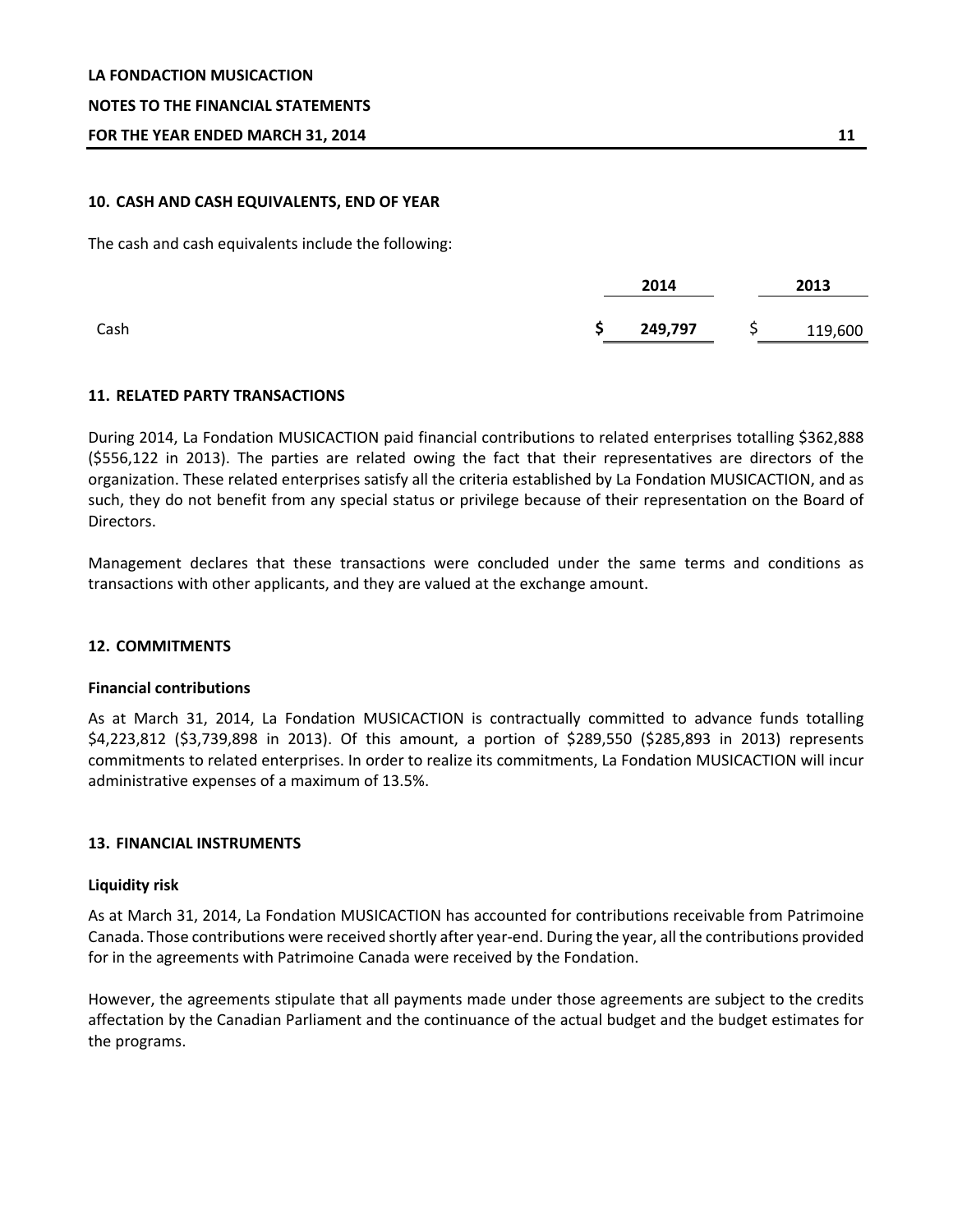## **NOTES TO THE FINANCIAL STATEMENTS**

**FOR THE YEAR ENDED MARCH 31, 2014 12**

# **13. FINANCIAL INSTRUMENTS (CONTINUED)**

# **Liquidity risk (continued)**

Thus, the Federal government can, at its discretion, decrease the financing and cancel those agreements by sending a written of 90-days prior notice to La Fondation MUSICACTION. In the case that the financing is terminated, La Fondation MUSICACTION would be reimbursed for all the costs engaged up to the date thenotice comes into effect, subject to the agreements' terms and conditions. If this event occurs, La Fondation MUSICACTION could be exposed to the mentioned risks.

#### **Interest rate risk**

La Fondation MUSICACTION is exposed to interest rate risk regarding its financial instruments with fixed interest rates. Financial instruments with fixed interest rates expose La Fondation MUSICACTION to a fair value risk. As at March 31, 2014, La Fondation MUSICACTION holds term deposits with short-term maturities.

# **14. PENSION PLAN**

La Fondation MUSICACTION has a defined contribution pension plan providing pension benefits to its employees with at least three months of service. Contributions to the pension plan represent 7% of the basic salary and are subject to the employee's voluntary contribution of 3.5%. The pension plan costs of \$47,306 (\$44,525 in 2013) are included in salary expenses in the statements of earnings.

# **15. COMPARATIVE FIGURES**

Certain figures for the prior year have been reclassified to make their presentation identical to that adopted in the current year.